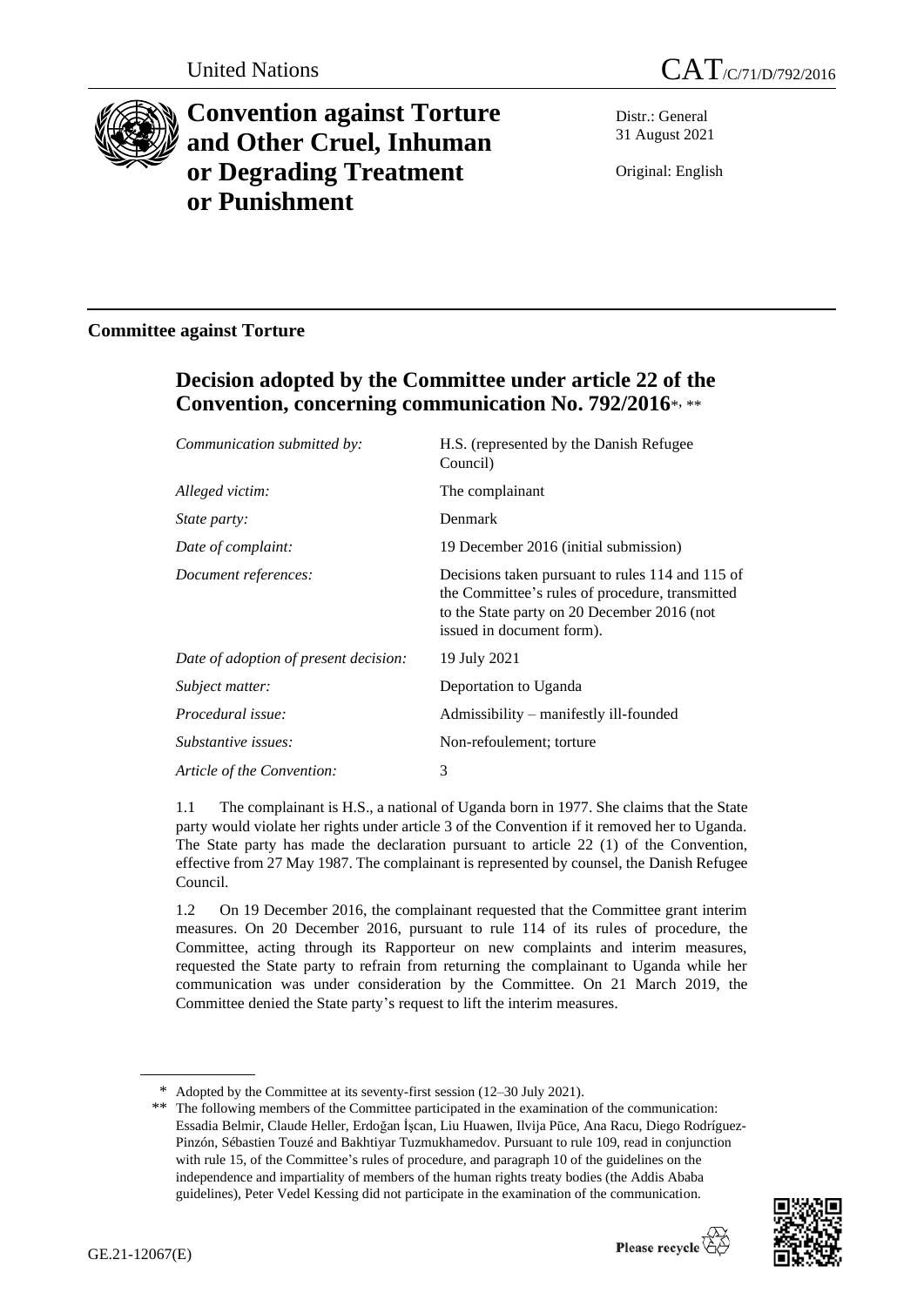#### **Facts as submitted by the complainant**

2.1 The complainant first understood that she was a lesbian when she was 14 years old and has had sexual relationships with girls since she was 19 years old. She attended school between 1981 and 1996. During that period, she had relationships with two girls, M. and R. In 1996, her family found her with R. The complainant's father called R. "Satan" and threw her out of the house. From that moment, the complainant was kept at home, as her family tried to hide her homosexuality. Nonetheless, some local people found out about it. They spat and yelled at the complainant and told her to stay away from other girls. In 1998, the complainant was raped by a man who repeatedly told her that a woman should be with a man. The complainant told her father about the incident but he did not react. The complainant's family expelled her from their home and she has not been in contact with her family since then.

2.2 The complainant moved to town Z, where she lived with a lesbian friend, B., for nine years. She hid her sexual orientation in order to avoid attacks. She and B. sold second-hand clothes at the local market. Some men suspected the complainant of being a lesbian and called her *bisiyaga*. <sup>1</sup> The complainant tried to avoid encountering this group of men by changing her route to and from the market, hiding and running away from them. She only left her home when necessary and, when at home, locked the doors to avoid being attacked. She feared being outed as a lesbian and being raped.

2.3 The complainant was not in a relationship in town Z because of the risk of being exposed as a lesbian. Occasionally, she and B. went to a bar frequented by other homosexuals. Whenever she went to or returned from the bar, the complainant was very discrete and careful. She had sexual encounters with women she met at the bar and sometimes went home with them but they never stayed overnight because of the increased risk of someone finding out.

2.4 In May 2007, the complainant met a woman called A. in a bar in town Z and started a relationship with her. In June 2007, the complainant fled Uganda for Denmark with A. because she was not free to live as a homosexual in Uganda and feared being raped and imprisoned because of her sexual orientation.<sup>2</sup>

2.5 Upon her arrival in Denmark, the complainant did not apply for asylum because she did not know that she had to actively do something to be allowed to stay in Denmark. She refers to two statements by independent psychiatrists in Denmark<sup>3</sup> according to which she was happy to leave important decisions about her life to other people. The complainant put her full trust in A., who did not explain to her that she would have to apply for asylum or for a residence permit in Denmark. A. told her that she was now safe in a country where she had rights. While living with A., the complainant remained isolated, did not meet A.'s family, relatives or friends and only rarely had any form of social contact.

2.6 After living with A. for five or six months, the complainant was left in a bar with her passport, which had previously been in A.'s possession. Following that, she lived around the central station in Copenhagen before an African couple offered her shelter in return for carrying out household duties. She collected bottles on the streets to earn some money. She never talked to the couple about residence permits.

2.7 She only became aware of her illegal situation on 15 March 2013, when the police found her in the couple's apartment and arrested her for staying illegally in Denmark. The complainant was placed in custody, where she applied for asylum and was interviewed by the Danish Centre against Human Trafficking, which recognized her as a victim of human trafficking. The complainant was released from custody the following day.

2.8 On 7 October 2013, the Danish Immigration Service concluded that the complainant was not a victim of human trafficking. On 10 April 2014, the Danish Immigration Service rejected the complainant's request for asylum. On 15 April 2014, the complainant contacted

<sup>&</sup>lt;sup>1</sup> A negative word for homosexuals.

<sup>&</sup>lt;sup>2</sup> The complainant legally entered Denmark with a Schengen visa valid from 22 June to 4 August 2007. She told the Danish authorities that all formalities related to the visa application had been performed by A.

<sup>&</sup>lt;sup>3</sup> The first statement is undated. The second one is dated 4 July 2015.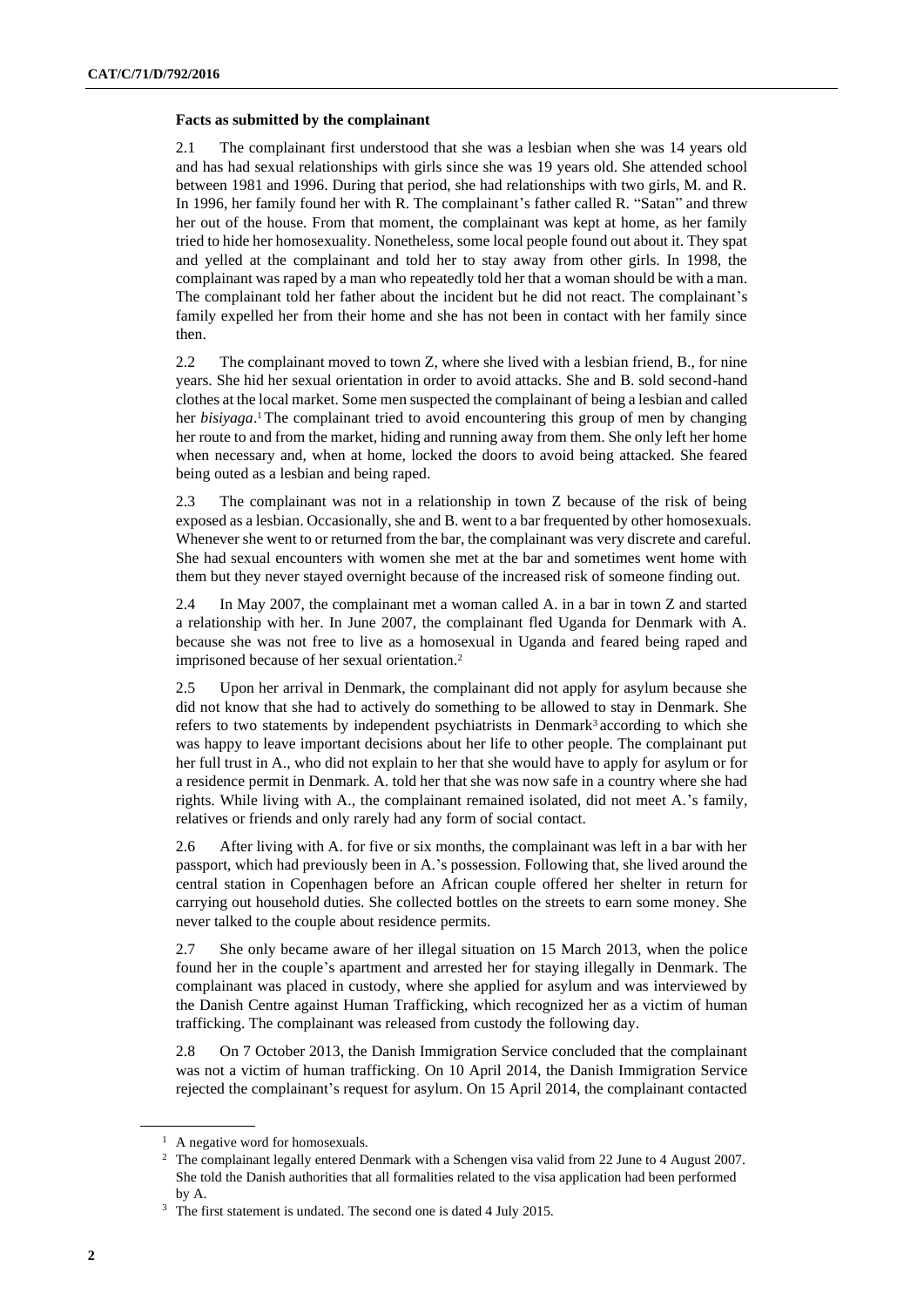LGBT Asylum, an organization that defends the rights of lesbian, gay, bisexual and transgender asylum seekers, and became an active member. On 30 September 2014, the Danish Refugee Appeals Board upheld the Danish Immigration Service's rejection of the complainant's request for asylum, finding that the complainant's account of facts was not credible.

2.9 The Danish Centre against Human Trafficking conducted a new in-depth interview on 29 October 2014, due to a mistake in the English translation of the 7 October 2013 decision of the Danish Immigration Service. The Danish Centre against Human Trafficking concluded that there was a suspicion of human trafficking which could not be fully assessed. On 27 November 2014, the Danish Immigration Service recognized the complainant as a victim of human trafficking.

2.10 On 20 July 2016, the Danish Refugee Council requested the Refugee Appeals Board to reopen the complainant's case as she had been diagnosed with post-traumatic stress disorder (PTSD) and dissociative amnesia and she had been identified as a victim of human trafficking. On 4 August 2016, the Board reopened the case and accepted the complainant's account of the facts but found that the risk of persecution was not sufficient to grant asylum. On 5 December 2016, it rejected the complainant's request for asylum.

2.11 As a member of LGBT Asylum, the complainant has given a number of public statements and participated in pride parades and debates. She has also given anonymous interviews to the Danish media. On 15 December 2016, an article appeared in an online Ugandan gossip publication featuring the complainant's name and photograph. The article portrayed her as "a top Ugandan lesbian" to be deported from Denmark.

2.12 On 30 May 2017, the Refugee Appeals Board again rejected her request for asylum.

#### **Complaint**

3.1 The complainant claims that in Uganda she will be subjected to persecution by the local population and the Ugandan authorities because of her sexual orientation. She argues that her previous experience of serious ill-treatment due to her homosexuality, in conjunction with the general human rights conditions facing homosexuals in Uganda, give rise to a real, personal and present risk of her being subjected to torture if she were to be deported to Uganda, in violation of article 3 of the Convention.

3.2 She maintains that her situation is similar to the circumstances in *J.K. v. Canada*<sup>4</sup> as regards her previous experience of serious ill-treatment on the basis of her sexual orientation, her profile and activism in organizations advocating the rights of lesbian, gay, bisexual, transgender and intersex persons and the general human rights situation for such persons in Uganda.

3.3 Concerning her experience of ill-treatment, the complainant refers to the "corrective rape" she was subjected to and the threats she received from members of her family and the local community in Uganda because of her sexual orientation. She claims that, prior to fleeing from Uganda, she had lived in constant fear of being raped and had hidden her sexuality in order to avoid further ill-treatment. In that regard, the complainant notes, with reference to the judgment of the Court of Justice of the European Union in *X, Y and Z. v. Minister voor Immigratie en Asiel*,<sup>5</sup> that homosexual persons cannot be expected to conceal or exercise restraint in the expression of their sexual orientation in their country of origin in order to avoid persecution.

3.4 The complainant submits that, since 2014, she has been advocating the rights of lesbian, gay, bisexual, transgender and intersex persons in Denmark, which increases the real and personal risk of her being subjected to ill-treatment contrary to article 3 of the Convention if deported.

3.5 She claims that lesbian, gay, bisexual, transgender and intersex persons in Uganda, in particular activists, face a risk of systematic ill-treatment contrary to article 3 of the

<sup>4</sup> CAT/C/56/D/562/2013.

<sup>5</sup> Judgment, 7 November 2013, paras. 70–71.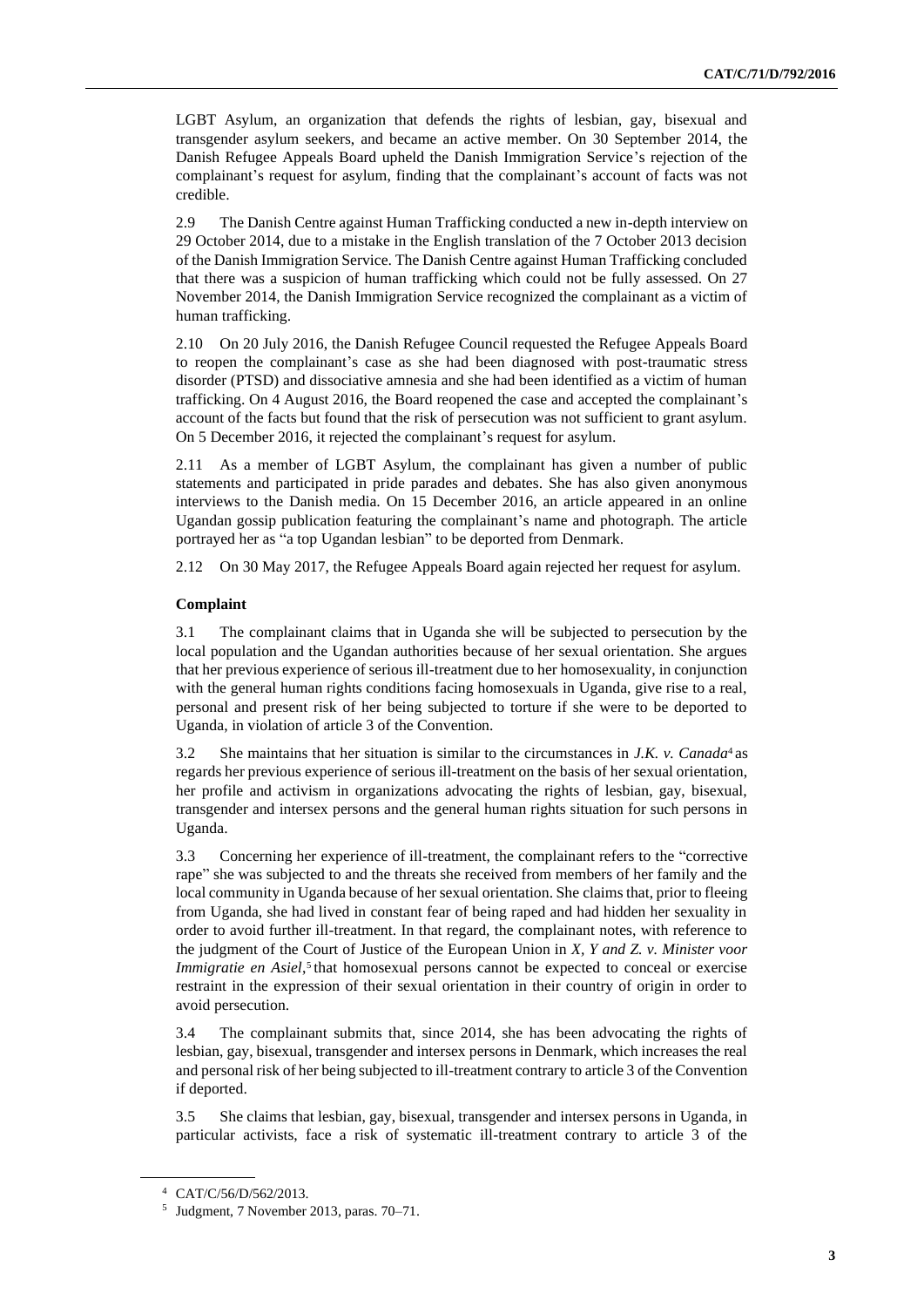Convention. She cites a number of reports published from 2014 to 2016 by non-governmental and governmental organizations<sup>6</sup> and the media according to which lesbian, gay, bisexual, transgender and intersex persons in Uganda have experienced discrimination, harassment and attacks even after the Anti-Homosexuality Act was nullified by the Constitutional Court of Uganda in August 2014. Moreover, according to the reports, lesbians face arrest and incarceration under section 145 of the Penal Code, are subjected to physical and verbal abuse and may endure "corrective rape". Abuses of the rights of lesbian, gay, bisexual, transgender and intersex persons have also reportedly been committed or condoned by the Ugandan police, although on some occasions police officers have protected lesbian, gay, bisexual, transgender and intersex persons. The complainant submits, against this background, that she runs an ongoing risk of being subjected to the kind of "curative rape" to which she has already fallen victim.

#### **State party's observations on admissibility and the merits**

4.1 In its observations dated 19 January 2018, the State party observes that, following the complainant's communication to the Committee, the Refugee Appeals Board reopened the case and adopted a new substantive decision on 30 May 2017. The State party submits that the complainant's communication contains no new information about her personal circumstances or about the grounds on which she is requesting asylum beyond the information already considered by the Board in its decisions of 30 September 2014, 5 December 2016 and 30 May 2017. In its decision of 30 May 2017, the Board took into account the background information on Uganda referred to by the complainant, as well as additional and more recent background information. The State party concludes that the merits of all of the complainant's claims have been thoroughly examined by the Board. In its assessment of whether the complainant is at risk of abuse under article 3 of the Convention if deported, the Board considered the following: (a) the abuse to which the complainant was subjected in Uganda and the risk of abuse if deported; (b) the complainant's activities for organizations advocating the rights of lesbian, gay, bisexual, transgender and intersex persons in Denmark; (c) the inclusion, in an article posted on a Ugandan website, of the complainant's name and photograph; and (d) the general conditions for lesbians in Uganda, both in themselves and combined with the complainant's specific circumstances.

4.2 The State party maintains that, given the thorough consideration of the complainant's case by domestic authorities, and for the additional reasons stated in its observations on the merits, the complainant has failed to establish a prima facie case for the purpose of admissibility. The State party considers that the complainant has not established substantial grounds for believing that she would be in danger of being subjected to torture or other cruel, inhuman or degrading treatment or punishment if deported.

4.3 Should the Committee find the communication admissible, the State party submits that the complainant has not sufficiently established that her return to Uganda would constitute a violation of article 3 of the Convention.

4.4 The State party observes that its obligations under article 3 of the Convention are reflected in section 7 (1)–(2) of the Danish Aliens Act and that, when assessing the risk of a violation of article 3 of the Convention, the domestic authorities rely on criteria elaborated by the Committee in paragraphs 5 to 7 of its general comment No. 1  $(1996)^7$  and in its jurisprudence. The complainant did not meet the criteria for finding a violation of article 3 as she did not present an arguable case establishing that she would face a foreseeable, real and personal risk of being subjected to torture.

4.5 Referring to paragraph 9 of the Committee's general comment No. 1 (1996), the State party submits that the Committee is not an appellate, a quasi-judicial or an administrative body and that considerable weight should be given to findings of fact made by organs of the State party. The State party draws the Committee's attention to the fact that the complainant's

<sup>6</sup> Reference is made to reports by Human Rights Watch, Amnesty International, Freedom House, Chapter Four Uganda, the Organization for Refuge, Asylum and Migration and Bertelsmann Stiftung, as well as the Department of State of the United States of America, the Home Office of the United Kingdom of Great Britain and Northern Ireland and the Finnish Immigration Service.

<sup>7</sup> Superseded by general comment No. 4 (2017).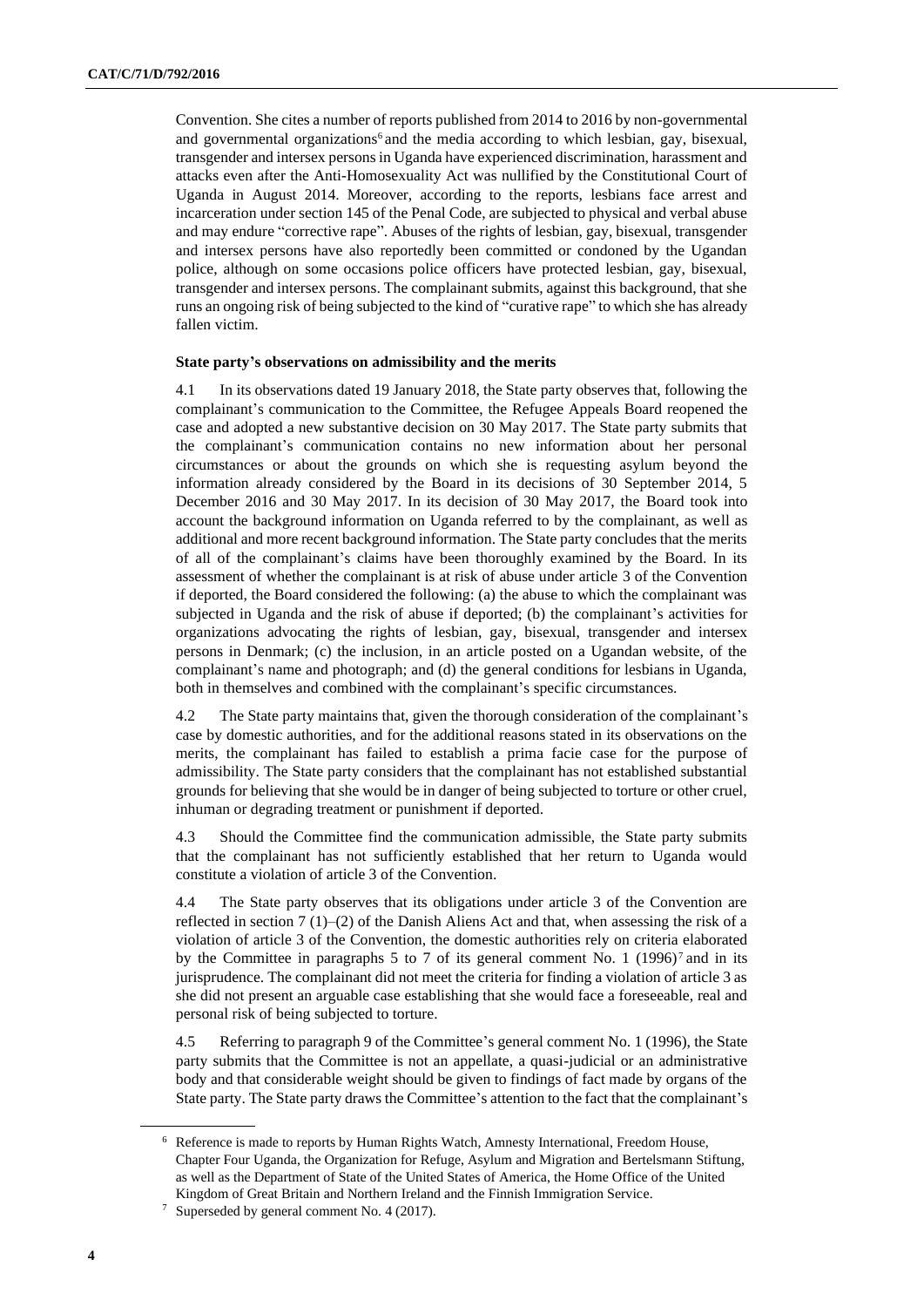case has been examined by two instances, including three times by the Refugee Appeals Board at oral hearings before three different panels. During the procedure before the Board, the complainant could present her views, in writing and orally, assisted by counsel.

4.6 The State party adds that the Refugee Appeals Board conducted a comprehensive and thorough examination of the complainant's statements and of all other information available on the case, including the complainant's communication to the Committee, and that the Board's assessments are clearly and thoroughly justified and substantiated by background material from reliable and objective sources. The State party notes that the medical records produced on the complainant's mental health were taken into account by the Board. As a result, the Board did not accord any value to inconsistencies and unlikely elements in the complainant's statements. On the contrary, in its decisions of 5 December 2016 and 30 May 2017, the Board essentially accepted the complainant's account regarding the grounds for seeking asylum. The State party considers that the complainant fails to identify any irregularity in the Board's decision-making. The State party concludes that the complainant's communication to the Committee merely reflects her disagreement with the assessment of her specific circumstances and of the background information by the Board in an attempt to use the Committee as an appellate body.

4.7 The State also submits that the account of the facts given by the complainant to the Committee "paints a different picture" compared to the statements she made at two interviews by the Danish Immigration Service, on 7 November 2013 and 24 March 2014, and at three oral hearings before the Refugee Appeals Board, on 30 September 2014, 5 December 2016 and 17 May 2017.

4.8 As regards her stay in town Z, during the asylum proceedings the complainant stated that she and B. were afraid of being reported to the authorities, were occasionally asked by men whose advances they had turned down if they were lesbians, were suspected and spoken ill of by people in the village. However, the description given by the complainant of the way in which she and B. were approached by men in no way resembles the information she submitted to the Committee. At no point did she mention to the Danish authorities, as she did to the Committee, that she had feared being outed as a lesbian and being raped or that she only left her home when necessary and, when at home, locked the doors to prevent being attacked in her home.

4.9 During the asylum proceedings, the complainant reported that, other than advances made by men, she experienced no problems in town Z. She provided no information about any actual gossip or any other kinds of problems caused by her lifestyle. When asked whether she had been subjected to physical abuse in town Z, she responded in the negative. The State party further observes that her statements in her communication to the Committee about the risks she faced because of going to bars frequented by other homosexuals and coming back home with other women differ from the statements she made to the Danish immigration authorities. When asked whether any problems had arisen because she had frequented homosexual bars, she replied in the negative and stated that, even if people were not open about their homosexuality, they knew who was homosexual. The State party stresses that the complainant and B. indisputably managed to live together in town Z for nine years, that those around them knew they were living together and that they were not subjected to abuse or the like at any point during this long period.

4.10 Furthermore, the State party contests the statements given by the complainant to the Committee according to which she had fled Uganda for Denmark because she was not free to live as a homosexual and feared being raped and imprisoned. The State party refers to the complainant's statements before the Refugee Appeals Board according to which she had never attempted to leave Uganda before meeting A. and that their departure was A.'s initiative. The complainant stated that she and A. had been together for a month before deciding to leave and that they had talked about the journey as lovers. When asked why she had travelled to Denmark, the complainant replied that A. had shown her love. When asked whether the reason for her departure with A. was that people in the village had spoken ill of her, the complainant replied that she had not wanted to go to prison, that their love had been strong and that they had been harassed.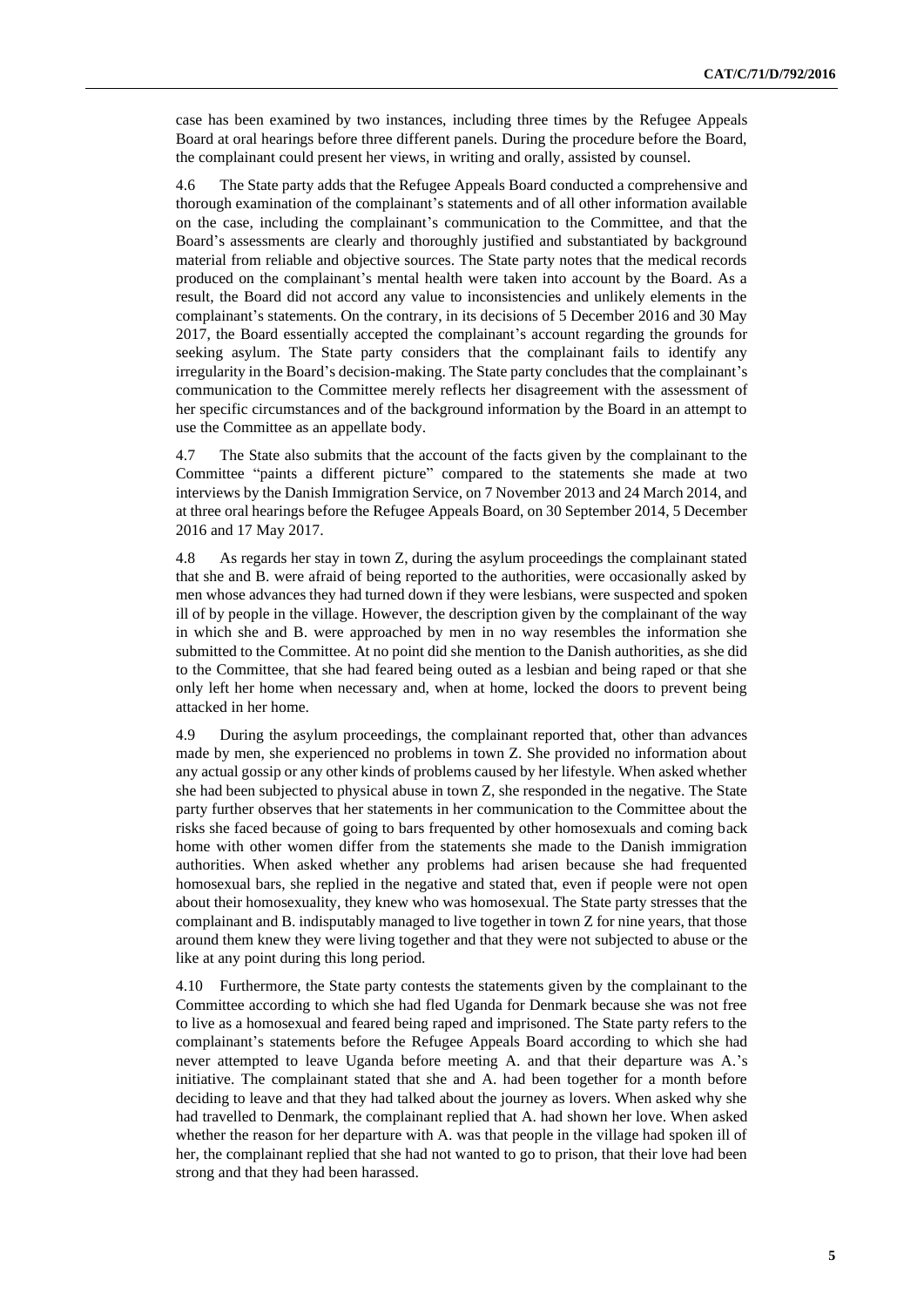4.11 The State party also contests the complainant's statement to the Committee according to which she had lived in town Z "avoiding further ill-treatment from the Ugandan authorities". At no time did the complainant state to the Danish authorities that she had had problems with or had been harassed by the Ugandan authorities. It appears from the statement given by the complainant to the Refugee Appeals Board on 30 September 2014 that she believed that the local council in her parents' village had come to know about her homosexuality before she moved away from her parents, but that she had not been contacted by the police or the local authorities. Against this background, the State party cannot accept the complainant's account of the facts to the Committee. This also applies to the complainant's statement to the Committee according to which she had lived in constant fear of being raped before fleeing Uganda and had hidden her sexuality and taken precautions to avoid further ill-treatment.

4.12 Regarding the complainant's previous ill-treatment in Uganda in the form of "corrective rape" and threats from her family and the local community, the State party observes that the Refugee Appeals Board agrees with the complainant that information on previous ill-treatment is an important factor when assessing whether there is an actual risk of ill-treatment but disagrees that it is a decisive indicator of future risk. In accordance with paragraph 8 of the Committee's general comment No. 1 (1996), the Board made a thorough assessment of whether the abuse and treatment to which the complainant had been subjected by other people in the village of her parents imply that, if returned to Uganda, she would be at risk of treatment contrary to article 3 of the Convention. The Board's findings against this hypothesis are partly based on the fact that a long time has passed since she was subjected to the treatment in question<sup>8</sup> and partly on the fact that, despite her particular vulnerability and mental state resulting from her traumatic experience, the complainant subsequently managed to live for nine years in town Z and had a homosexual relationship with A. there until she departed for Denmark in 2007 with A. and on A.'s initiative.

4.13 The State party observes that, in compliance with the judgment of the Court of Justice of the European Union in *X, Y and Z v. Minister voor Immigratie en Asiel*, cited by the complainant, and in line with article 3 (2) of the Convention, the Refugee Appeals Board conducted a thorough assessment of whether the complainant would be at risk of abuse contrary to article 3 of the Convention in case of her return to Uganda due to the general situation for lesbians in Uganda. The State party refers to the Board's decision of 30 May 2017, for which it examined Ugandan law and the actual situation of lesbian, gay, bisexual, transgender and intersex persons, relying on more recent background information than that referred to by the complainant.

4.14 The State party also refers to the decision of the Refugee Appeals Board of 5 December 2016, by which the Board found that the applicant was neither a high-profile homosexual individual nor in conflict with anyone at the time of her departure from Uganda. Regarding the complainant's advocacy activities in Denmark, the State party is of the opinion that the circumstances in *J.K. v. Canada* differ from the circumstances in the case at hand. J.K. had participated actively in efforts to advocate the rights of lesbian, gay, bisexual, transgender and intersex persons in Uganda, had been charged by the Ugandan authorities with "having carnal knowledge against nature" and could have been detained upon his return to Uganda pursuant to those charges. Unlike J.K., the complainant did not engage in any activities in favour of the rights of lesbian, gay, bisexual, transgender and intersex in Uganda and her political activities for organizations advocating the rights of lesbian, gay, bisexual, transgender and intersex in Denmark appear to have been carried out anonymously or at least in such a way as to not have made her a high-profile individual to such an extent that her circumstances would justify the granting of asylum under section 7 of the Aliens Act. The State further submits that the situation in Uganda has changed in recent years and continues to change. The situation during the period 2010–2012, when it was assumed that the Anti-Homosexuality Act could be brought before Parliament again at any time, cannot be compared with the current situation.

4.15 Finally, regarding the article containing the complainant's name and photograph that was posted online by a Ugandan gossip publication, the State party observes that, following

<sup>8</sup> The State party refers to para. 8 (b) of the Committee's general comment No. 1.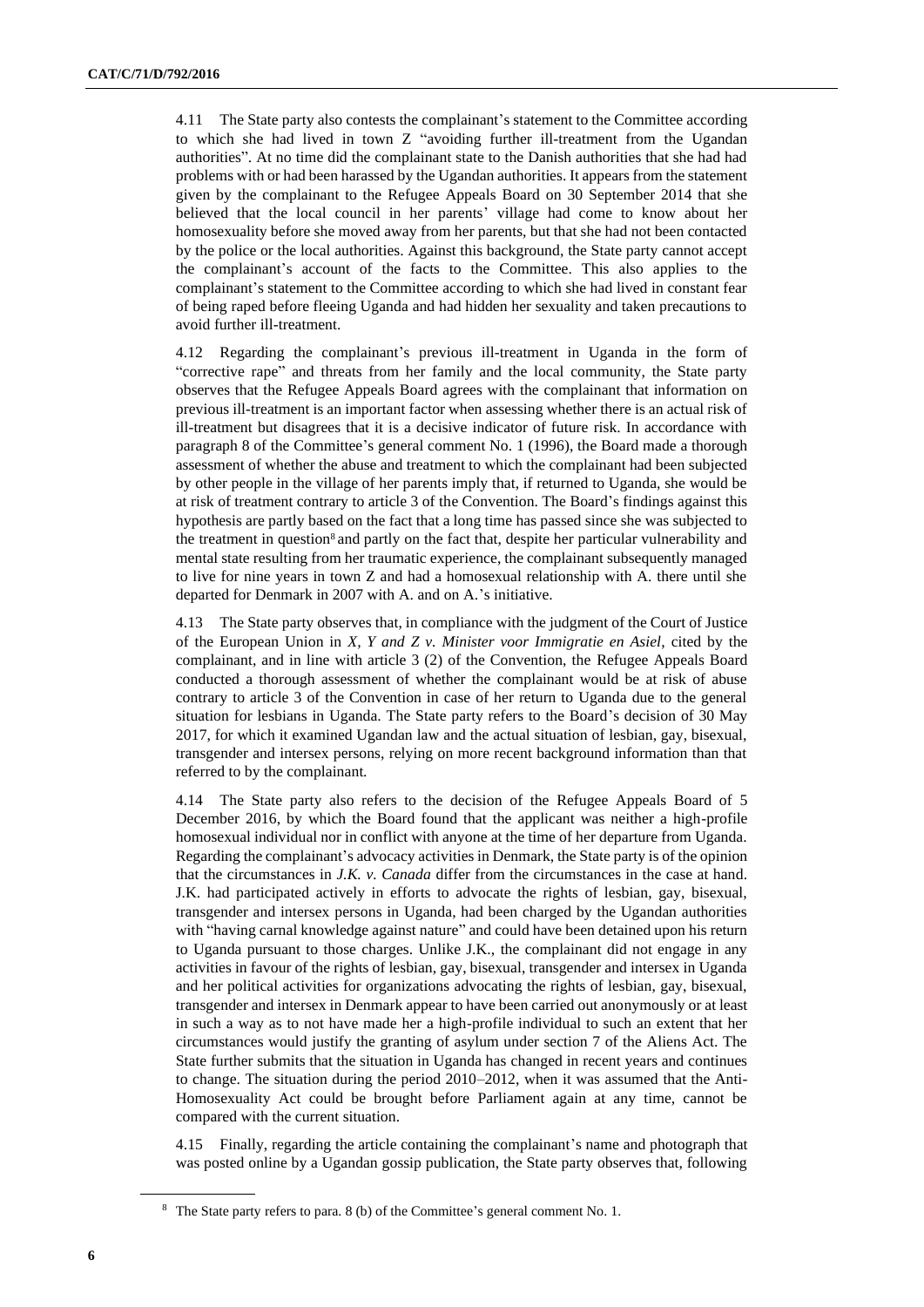the complainant's request on 20 July 2016 that the Refugee Appeals Board reopen her case, the Board received an email from the complainant on 21 July 2016 with a link to a Ugandan publication. The article dealt with the Danish authorities' decision to remove two Ugandan lesbians. Neither the complainant's name nor her photograph appeared in the article. In its decision of 5 December 2016, the Board emphasized that the applicant had not been identified in the article. On 19 December 2016, the complainant once again requested the Board to reopen her case and referred to another article, published on 15 December 2016, featuring her name and photograph. In its decision of 30 May 2017, the Board concluded that the fact that the complainant's name and photograph had appeared in an article on a Ugandan website could not lead to a different assessment because in its previous decision the Board had taken into account background information according to which a number of organizations, mainly in Kampala, had reportedly been actively and openly discussing the rights of lesbian, gay, bisexual, transgender and intersex persons and pursuing cases before the courts with the aim of protecting those rights, according to which support networks for homosexuals had been set up and according to which issues related to the rights of lesbian, gay, bisexual, transgender and intersex persons were being discussed openly in large towns. The State party considers that the Board has taken into account the general situation for homosexuals in Uganda and the complainant's specific profile.

#### **Complainant's comments on the State party's observations on admissibility and the merits**

5.1 In her comments dated 28 February 2019, the complainant refers to several reports by international non-governmental organizations on the general situation of lesbian, gay, bisexual, transgender and intersex persons in Uganda. She quotes the *World Report 2018* of Human Rights Watch, according to which "same-sex conduct remained criminalized under Uganda's colonial-era law" and "concerns remain that the 2016 NGO law effectively criminalizes legitimate advocacy on rights of lesbian, gay, bisexual and transgender … people". Moreover, in the report, Human Rights Watch referred to the cancellation of pride celebrations in Kampala and Jinja after the Minister for Ethics and Integrity threatened organizers with arrests and violence and reported on the police's failure to end the practice of forced anal examinations of men and transgender women accused of consensual same sexconduct.<sup>9</sup>

5.2 The complainant further cites an extract from *Freedom on the Net 2018*, in which Freedom House noted that "hacking attacks against gay individuals for the purpose of blackmail" had been reported and, specifically, that "a social worker at the Most at Risk Populations Initiative had their email and Facebook accounts hijacked", a move that activists suggested "may have been perpetrated by the government given the sheer amount of information the social worker possessed about the LGBTI community through their work and private communications". <sup>10</sup> The complainant also invokes the report *Freedom in the World 2018*, in which Freedom House states that the lesbian, gay, bisexual and transgender community "continues to face overt hostility from the government and much of society", "homosexuality remains effectively criminalized under a colonial provision" and "men and transgender women accused of consensual same-sex conduct may be forced to undergo an anal exam". <sup>11</sup> Finally, the complainant refers to the article entitled "Uganda: human rights group targeted in violent break-in", published on 9 February 2018, in which Human Rights Watch describes how human rights non-governmental organizations, including those that defend the rights of lesbian, gay, bisexual, transgender and intersex persons, have been subjected to a string of break-ins, burglaries and attacks without the police having identified or arrested the suspects.<sup>12</sup> The complainant observes that this recent background information confirms that lesbian, gay, bisexual, transgender and intersex persons in Uganda face a difficult situation and that non-governmental organizations working to protect their rights are subject to harassment.

<sup>9</sup> See www.hrw.org/sites/default/files/world\_report\_download/201801world\_report\_web.pdf, p. 577.

<sup>10</sup> See https://freedomhouse.org/country/uganda/freedom-net/2018.

<sup>11</sup> See https://freedomhouse.org/country/uganda/freedom-world/2018.

<sup>&</sup>lt;sup>12</sup> See www.hrw.org/news/2018/02/09/uganda-human-rights-group-targeted-violent-break.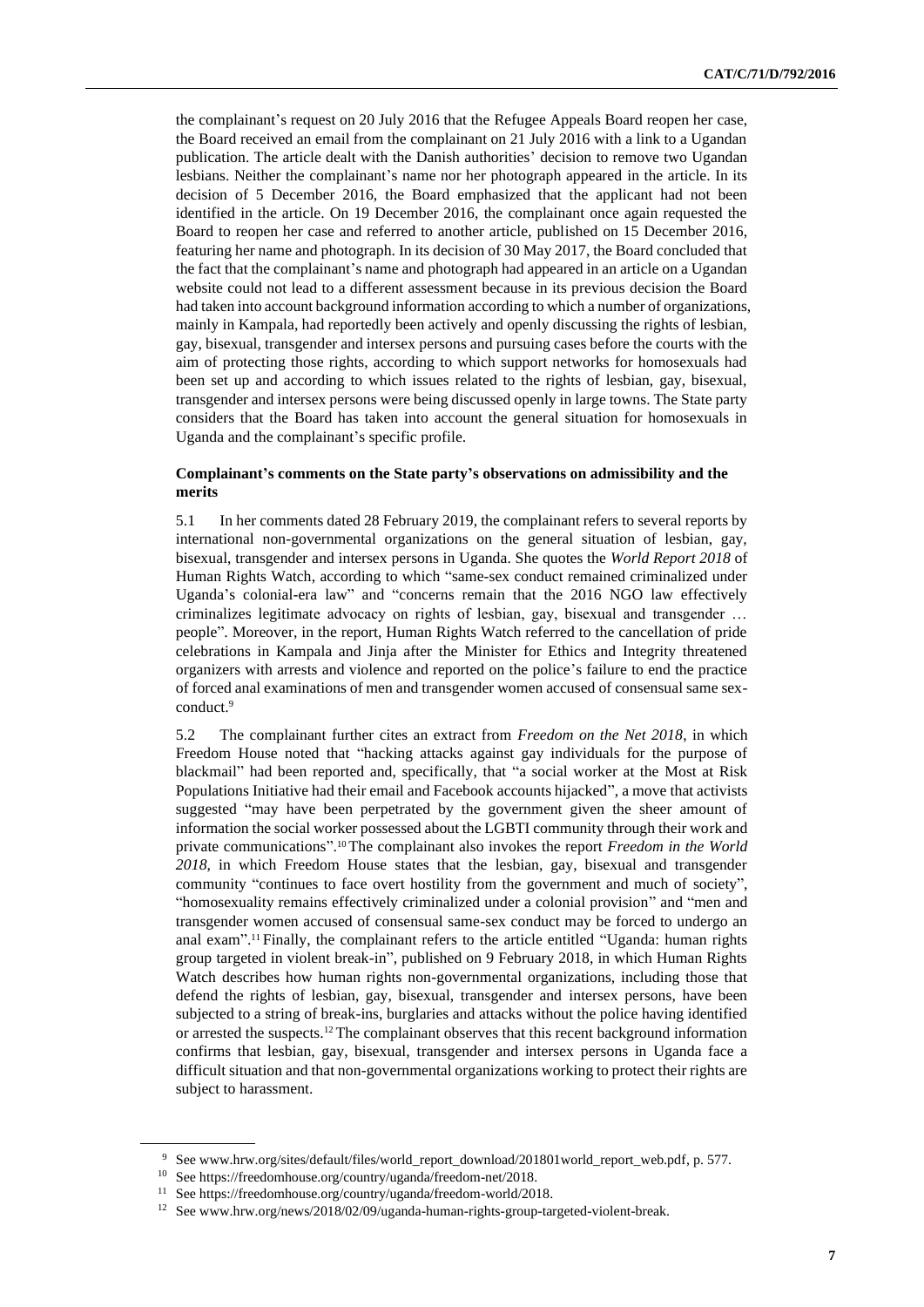5.3 The complainant submits that the last decision of the Refugee Appeals Board was based on background information and did not consider the risks she could face after her photograph and name had been posted online in an article.

5.4 The complainant contests the State party's assertion about discrepancies between the account of the facts submitted to the Committee and the information she provided during the asylum proceedings. First, she notes that her assertion that she was repeatedly questioned and called derogatory names by men seems very consistent with her statement that she and B. were approached by men who wanted to date them and who, having been turned down, then asked them if they were lesbians. Second, she submits that it is possible that her underlying reason for going to Denmark with A. was the opportunity to flee Uganda and avoid the risk of being raped and imprisoned because of her sexual orientation. In this respect, she recalls her medical diagnosis according to which she does not take any kind of initiative and leaves it to others to make important decisions regarding her life. She also recalls that she has been identified as a victim of human trafficking. She concludes that, owing to her particular vulnerability and her mental state, she cannot be expected to always explain the underlying reasons "on her own account" and, therefore, it cannot be regarded as "painting a different picture of the actual facts" when she expresses deeper reasons for her behaviour.

#### **State party's additional observations**

6.1 On 20 June 2019, the State party submitted additional observations stating that the complainant's observations dated 28 February 2019 did not provide new information. Therefore, the State party reiterates its observations of 19 January 2018.

6.2 The State party acknowledges that, according to recent background information available to the Refugee Appeals Board, lesbian, gay, bisexual, transgender and intersex persons face a difficult situation in Uganda. However, this does not imply that the complainant, if deported, would face ill-treatment in violation of article 3 of the Convention. The State party notes that the decisive issue is whether the complainant, with her specific profile, would face a real risk of ill-treatment upon return. The State party maintains that the complainant failed to establish substantial grounds for believing that she would be in danger of being subjected to torture or other cruel, inhuman or degrading treatment or punishment in Uganda.

6.3 The State party submits that the Refugee Appeals Board took into account the complainant's vulnerability and mental state by accepting her grounds for seeking asylum, despite inconsistencies and unlikely elements in her statements. The State party maintains, however, that the facts of the case are interpreted differently in the submission made on behalf of the complainant and in the complainant's statements during the asylum proceedings.

6.4 The State party concludes that the complainant's return to Uganda would not constitute a violation of article 3 of the Convention.

#### **Issues and proceedings before the Committee**

#### *Consideration of admissibility*

7.1 Before considering any claim submitted in a communication, the Committee must decide whether it is admissible under article 22 of the Convention. The Committee has ascertained, as it is required to do under article 22 (5) (a) of the Convention, that the same matter has not been and is not being examined under another procedure of international investigation or settlement.

7.2 In accordance with article 22 (5) (b) of the Convention, the Committee shall not consider any communication from an individual unless it has ascertained that the individual has exhausted all available domestic remedies. The Committee notes that, in the present case, the State party has not contested that the complainant has exhausted all available domestic remedies. The Committee therefore finds that it is not precluded from considering the communication under article 22 (5) (b) of the Convention.

7.3 The Committee notes the State party's argument that the communication must be rejected as manifestly ill-founded because the complainant's claims have been thoroughly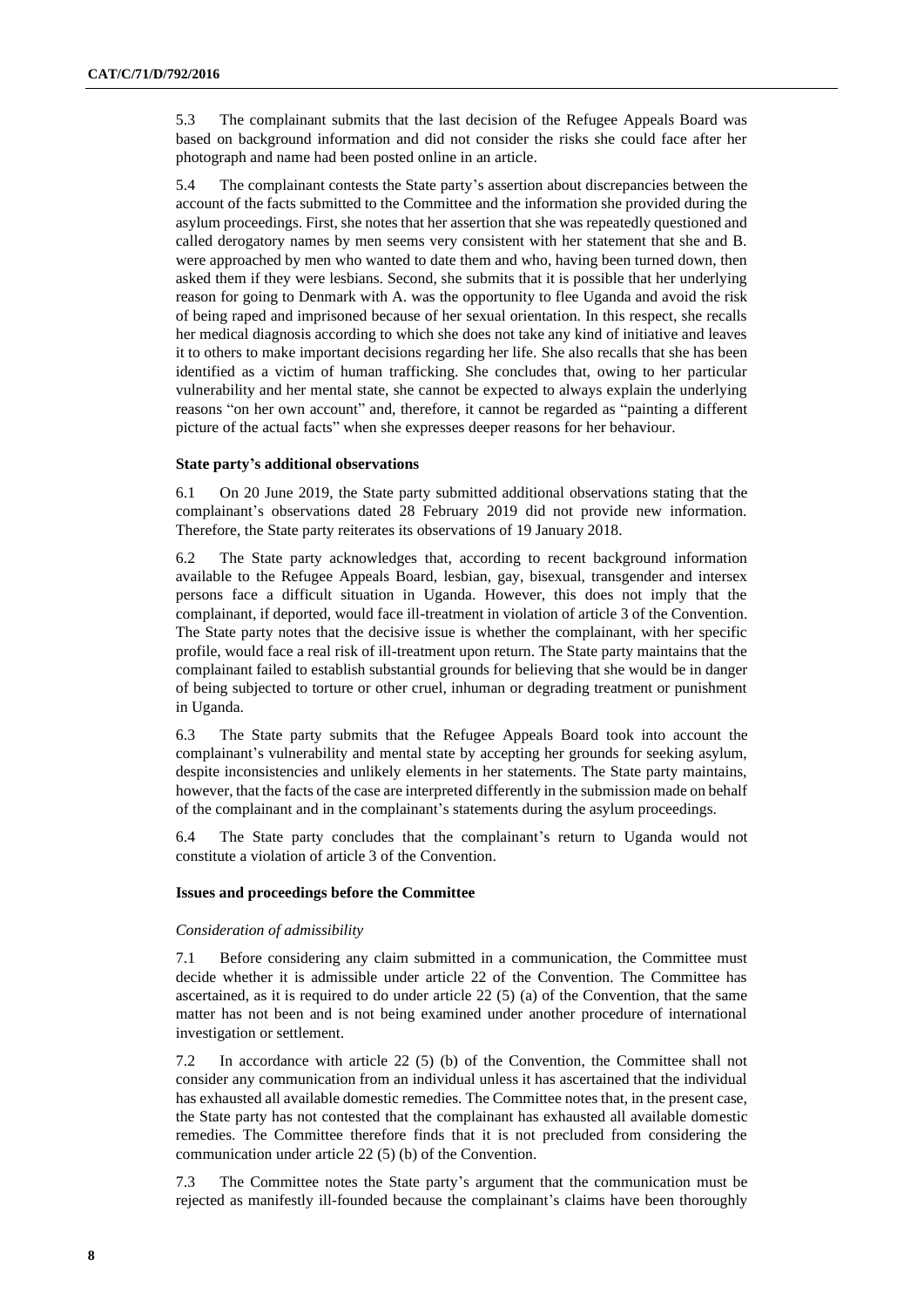examined by the domestic authorities and because the complainant has failed to substantiate the claim that there is a personal risk of torture or other cruel, inhuman or degrading treatment or punishment contrary to article 3 of the Convention upon her return to Uganda.

7.4 The Committee considers, however, that the complainant's claim that she risks being subjected to ill-treatment contrary to article 3 of the Convention on account of her sexual orientation has been sufficiently substantiated for the purpose of admissibility.

7.5 As the Committee finds no further obstacles to admissibility, it declares the communication submitted under article 3 of the Convention admissible and proceeds with its consideration of the merits.

#### *Consideration of the merits*

8.1 In accordance with article 22 (4) of the Convention, the Committee has considered the communication in the light of all the information made available to it by the parties.

8.2 The issue before the Committee is whether the forced removal of the complainant to Uganda would constitute a violation of the State party's obligation under article 3 of the Convention not to expel or to return (*refouler*) a person to another State where there are substantial grounds for believing that the person would be in danger of being subjected to torture.<sup>13</sup>

<sup>&</sup>lt;sup>13</sup> For jurisprudence on non-refoulement claims of lesbian, gay, bisexual, transgender and intersex persons facing removal to Uganda, see; *J.K. v. Canada*, in which the Committee found a violation of article 3 in view of the author's sexual orientation, his militancy in organizations advocating the rights of lesbian, gay, bisexual, transgender and intersex persons and the fact that he could be detained pursuant to criminal charges brought against him; and *Nakawunde v. Canada* (CAT/C/64/D/615/2014), in which the Committee found the communication inadmissible due to the non-exhaustion of domestic remedies. For jurisprudence related to non-refoulement claims of lesbian, gay, bisexual, transgender and intersex persons, see: *H.R.E.S v. Switzerland* (CAT/C/64/D/783/2016), in which the Committee did not find a violation of article 3 in the event of the complainant's return to the Islamic Republic of Iran, despite the fact that homosexuality is generally prohibited in the country, because the complainant did not claim that the Iranian authorities were aware of his sexual orientation or that he would express his homosexuality in the public sphere; and *Mondal v. Sweden* (CAT/C/46/D/338/2008), in which the Committee found a violation of article 3 in the event of the complainant's expulsion to Bangladesh in view of his past experience of torture, his former political activities and the risk of persecution on the basis of his homosexuality combined with the fact that he belongs to a minority Hindu group. For jurisprudence of other treaty bodies, see Human Rights Committee, *X. v. Sweden*, (CCPR/C/103/D/1833/2008), in which the Committee found a violation of articles 6 and 7 of the International Covenant on Civil and Political Rights because the State party's authorities focused mainly on credibility in the author's account of facts and insufficient weight was given to the author's allegations of the real risk he might face in Afghanistan in view of his sexual orientation; Human Rights Committee, *M.K.H. v. Denmark* (CCPR/C/117/D/2462/2014), in which the Committee found a violation of article 7 of the Covenant because of the arbitrary examination of the complainant's claims, inter alia, as regards the situation of lesbian, gay, bisexual, transgender and intersex persons in Bangladesh; Human Rights Committee, *M.I. v. Sweden* (CCPR/C/108/D/2149/2012), in which the Committee found a violation of article 7 of the Covenant because of the authorities' failure to take into due consideration the author's allegations regarding the events she experienced in Bangladesh because of her sexual orientation – in particular, her mistreatment by the police – in assessing the alleged risk she would face if returned to her country of origin; Human Rights Committee, *W.K. v. Canada*, (CCPR/C/122/D/2292/2013), in which the Committee did not find a violation of articles 6 and 7 of the Covenant in the event of the complainant's return to Egypt, notwithstanding serious human rights abuses committed against homosexuals in Egypt, because the author did not provide any specific argument that would lead to the conclusion that he would be at a real and personal risk if he were to return and because the applications filed and the arguments submitted by the author were thoroughly examined by the State party's authorities; and Committee on the Elimination of Discrimination against Women, *A.S. v. Denmark* (CEDAW/C/69/D/80/2015), in which the Committee found the communication inadmissible owing to lack of substantiation and to the absence of evidence demonstrating that the authorities gave insufficient consideration to the author's application for asylum, or that, in the examination of her case, there was any procedural defect or arbitrariness.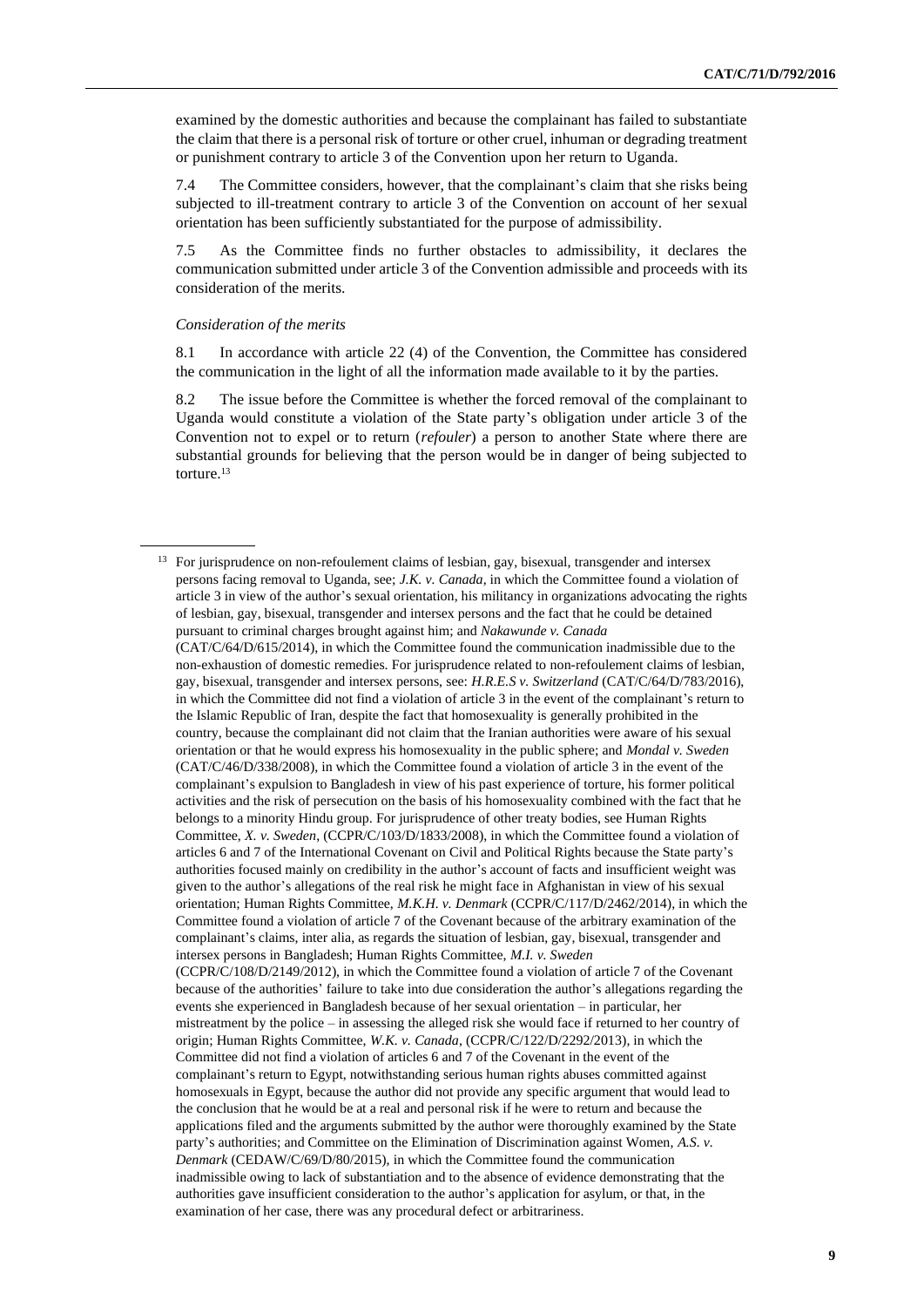8.3 The Committee must evaluate whether there are substantial grounds for believing that the complainant would be personally at risk of being subjected to torture upon return to Uganda. In assessing that risk, the Committee must take into account all relevant considerations, pursuant to article 3 (2) of the Convention, including the existence of a consistent pattern of gross, flagrant or mass violations of human rights. However, the Committee recalls that the aim of the determination is to establish whether the individual concerned would be personally at a foreseeable and real risk of being subjected to torture in the country to which he or she would be returned. It follows that the existence of a pattern of gross, flagrant or mass violations of human rights in a country does not as such constitute sufficient reason for determining that a particular person would be in danger of being subjected to torture on return to that country; additional grounds must be adduced to show that the individual concerned would be personally at risk. Conversely, the absence of a consistent pattern of flagrant violations of human rights does not mean that a person might not be subjected to torture in his or her specific circumstances.<sup>14</sup>

8.4 The Committee recalls that the non-refoulement obligation exists whenever there are "substantial grounds" for believing that the person concerned would be in danger of being subjected to torture in a State to which he or she is facing deportation, either as an individual or as a member of a group that may be at risk of being tortured in the State of destination.<sup>15</sup> The Committee also recalls that "substantial grounds" exist whenever the risk of torture is "foreseeable, personal, present and real". <sup>16</sup> Indications of personal risk may include, but are not limited to: (a) the political affiliation or political activities of the complainant and/or the complainant's family members; (b) the complainant's sexual orientation; and (c) the risk of a female complainant being subjected to gender-based violence, including rape.<sup>17</sup>

8.5 The Committee recalls that the burden of proof is upon the author of the communication, who must present an arguable case, that is, submit substantiated arguments showing that the danger of being subjected to torture is foreseeable, present, personal and real. However, when complainants are unable to elaborate on their case, such as when they have demonstrated that they are unable to obtain documentation relating to their allegations of torture or have been deprived of their liberty, the burden of proof is reversed and the State party concerned must investigate the allegations and verify the information on which the complaint is based.<sup>18</sup>

8.6 The Committee notes the complainant's argument that she would be exposed to a real, personal and present risk of torture if returned to Uganda in the light of the generalized illtreatment of lesbian, gay, bisexual, transgender and intersex persons in Uganda, her high profile and activism in organizations advocating the rights of lesbian, gay, bisexual, transgender and intersex persons in Denmark and the fact that, in the past, she was subjected to "corrective rape" because of her sexual orientation. The Committee also notes the complainant's argument that the Danish authorities did not give sufficient consideration to the additional risks she was facing following the publication of an online article featuring her name and photograph.

8.7 The Committee further notes the State party's observations that the complainant's personal circumstances, including the media article disclosing her name and photograph, have been thoroughly examined by the domestic authorities, taking into account the general human rights situation for lesbian, gay, bisexual, transgender and intersex persons in Uganda. The Committee notes the State party's argument that the domestic authorities took into account the complainant's diagnosis of post-traumatic stress disorder and accepted the account of the facts she gave to the asylum authorities despite inconsistencies and unlikely elements in her statements. The Committee also notes the State party's argument that some statements submitted in the complainant's communication to the Committee do not

<sup>14</sup> See, for example, *E.T. v. the Netherlands* (CAT/C/65/D/801/2017), para. 7.3; and *Y.G. v. Switzerland*  (CAT/C/65/D/822/2017), para. 7.3.

<sup>&</sup>lt;sup>15</sup> General comment No. 4 (2017), para. 11.

<sup>16</sup> Ibid., para. 11.

<sup>17</sup> Ibid., para. 45.

<sup>18</sup> Ibid., para. 38.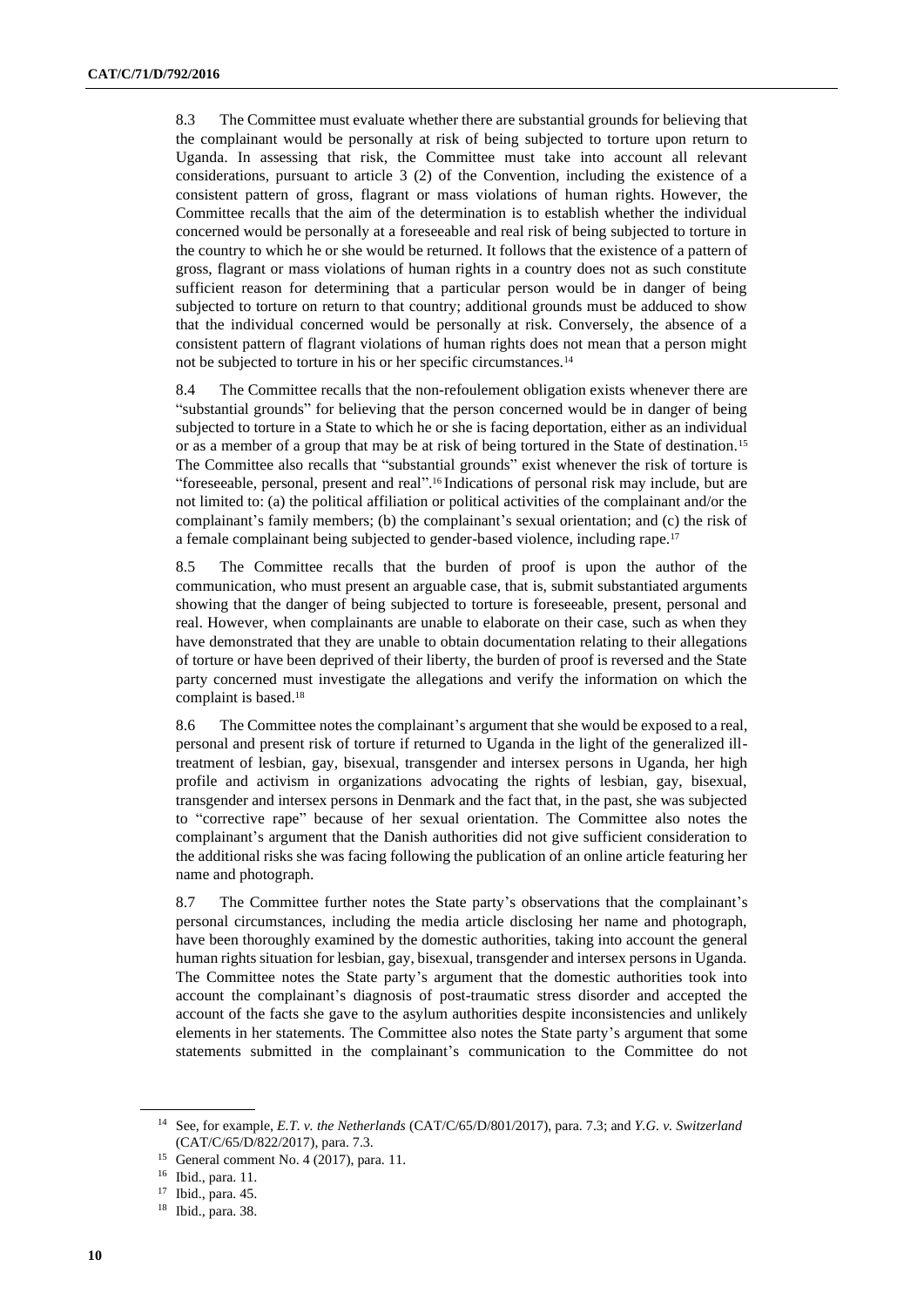correspond to the account of the facts given to the Danish authorities during the asylum proceedings.

8.8 The Committee observes that it is not disputed that the complainant was subjected to "corrective rape" on the basis of her sexual orientation in Uganda. The Committee refers to its general comment No. 4 (2017) and recalls that, when applying the principle of nonrefoulement, States parties should consider whether, in the State of origin or in the State to which the person is to be deported, the person has been or would be a victim of violence, including gender-based or sexual violence, in public or in private, amounting to torture, without the intervention of the competent authorities for the protection of the victim.<sup>19</sup> When examining allegations of violations of article 3 of the Convention, the Committee should take into account whether the complainant has been tortured or ill-treated by, at the instigation of or with the consent or the acquiescence (tacit agreement) of a public official or other person acting in an official capacity in the past, and, if so, whether this was in the recent past.<sup>20</sup>

8.9 The Committee recalls that rape committed by private actors without the State exercising due diligence to prevent, investigate, prosecute and punish those responsible constitutes torture within the meaning of article 1 of the Convention.<sup>21</sup> At the same time, however, the Committee notes that the complainant was the victim of an aggression by a private individual and that the incident was never reported to the authorities. The complainant does not argue that the Ugandan authorities could have been aware of the rape, that they did not show due diligence in identifying and sanctioning the perpetrator or that they did not offer her an effective remedy.

8.10 The Committee recalls that ill-treatment suffered in the past is only one element to be taken into account when assessing the risk of a violation of article 3 of the Convention. The principal aim of such an assessment is to determine whether the complainant currently runs the risk of being subjected to torture upon her return to her country of origin. It does not automatically follow from the complainant's former ill-treatment that she would still be at risk of being subjected to torture if returned to Uganda.<sup>22</sup> The Committee notes that, when assessing the complainant's asylum case, the Danish migration authorities took into account the important period of time that had elapsed between the complainant's rape and her departure from Uganda and the fact that, during nine years prior to her departure, she had lived with another woman and had had homosexual relationships without being the victim of aggressions by members of the local community and without being persecuted by the authorities. The Committee further notes that the complainant does not claim that the Ugandan authorities attempted to prevent her from leaving Uganda. Neither has she submitted any evidence suggesting that the Ugandan authorities, such as the police or other security services, have been looking for her.<sup>23</sup>

8.11 The Committee notes the State party's argument that the complainant did not engage in activities advocating the rights of lesbian, gay, bisexual, transgender and intersex persons in Uganda and that her activities for organizations involved in such advocacy in Denmark appeared to be anonymous or of a nature that has not made her a high-profile individual to such an extent that she would risk torture if returned to Uganda. The Committee recalls that, when evaluating the risk of a violation of article 3 of the Convention, it is pertinent to take into account whether the complainant has engaged in political or other activities within or outside the State concerned that would appear to make the complainant vulnerable to the risk of being subjected to torture in case of deportation.<sup>24</sup> The Committee considers that, even if her participation in activities advocating the rights of lesbian, gay, bisexual, transgender and intersex persons in Denmark could potentially put her at risk of ill-treatment contrary to

<sup>19</sup> Ibid., para. 29 (c).

<sup>20</sup> Ibid., para. 49 (b).

<sup>&</sup>lt;sup>21</sup> General comment No. 2 (2007), para. 18.

<sup>22</sup> See *X, Y and Z v. Sweden* (CAT/C/20/D/61/1996), para. 11.2; *G.B.M. v. Sweden* (CAT/C/49/D/435/2010), para. 7.7; *X. v. Denmark* (CAT/C/53/D/458/2011), para. 9.5; and *S.S.B. v. Denmark* (CAT/C/60/D/602/2014), para. 8.7.

<sup>23</sup> See, for example, *I.E. v. Switzerland* (CAT/C/62/D/683/2015), para. 7.6; and *H.R.E.S. v. Switzerland*, para. 8.13.

<sup>24</sup> General comment No. 4 (2017), para. 49 (f).